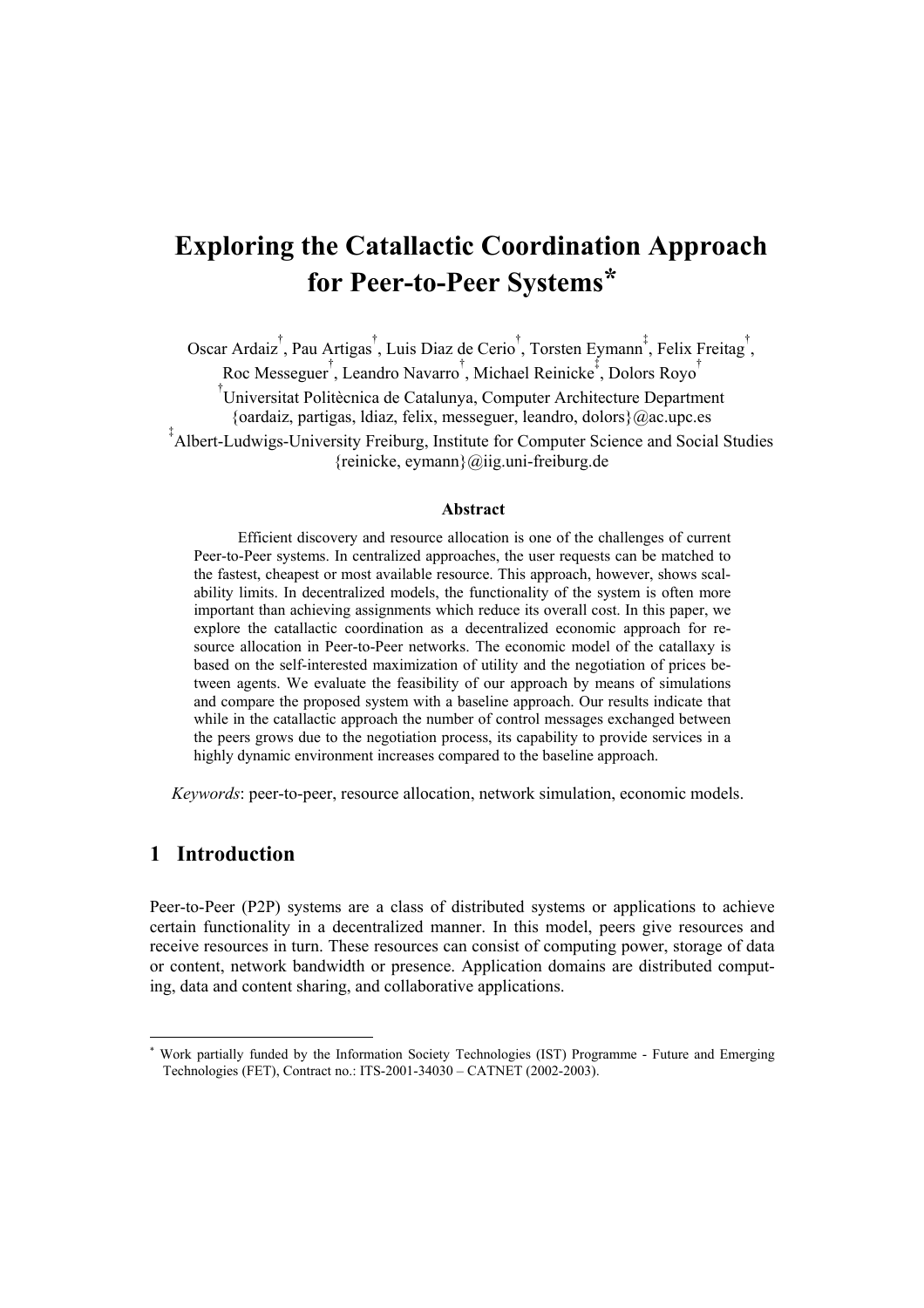A number of successful applications like Napster [9], Gnutella [5], and Freenet [4] for file and content sharing, and  $\text{SETI@home}$  [12] for distributed computing have demonstrated the feasibility of this approach.

Current P2P systems, however, have mainly focused on the exchange of objects like files and music clips, which are "small". In future systems, however, the content will be of any form, including audio, video, and large data sets. Peer-to-peer systems may be used to set up multi-cast services for large-scale global audiences, provide services for storing ultra large data sets, and to allow the execution of parallel applications requiring teraflops of processing power. To achieve an efficient performance of such systems, more intelligent decisions than we have in today's systems are required, concerning particularly from where the content should be retrieved and on which path it should travel.

In this paper, we propose the usage of the economic paradigm of the Catallaxy [3] for the decentralized resource allocation in P2P networks. In the catallactic coordination model the decisions of the peers are based on economic principles, being aware that resources like bandwidth, processing power and storage are limited. Peers are in negotiation with each other to optimize their own benefits, and the decision of service provision takes into account their cost and benefits involved.

Recent research in Grid computing has also recognized the value of price generation and negotiation, and in general the use of economic models for trading resources and services and for the regulation of supply and demand of resources in increasingly large-scale and complex Grid environment. Examples are the Nimrod/G Resource Broker and the GridBus project [1, 6].

In order to study the catallactic coordination in P2P networks, we use the CATNET application layer simulator [2], which builds on top of a TCP/IP network simulator the agents to form a peer-to-peer network. We evaluate the proposed system with several experiments and compare the achieved service provision with a baseline system.

In the following section 2 we describe the motivation of our approach. In section 3 we explain the used simulator and the experimental framework. Section 4 contains the evaluation of the proposed system and the discussion of the results. In section 5 we conclude the paper.

# **2 Decentralized economic coordination with the catallaxy paradigm**

Application layer networks such as peer-to-peer networks are software architectures which allow the provision of services requiring a huge amount of resources by connecting a large number of individual computers for information search, content download, parallel processing or data storage.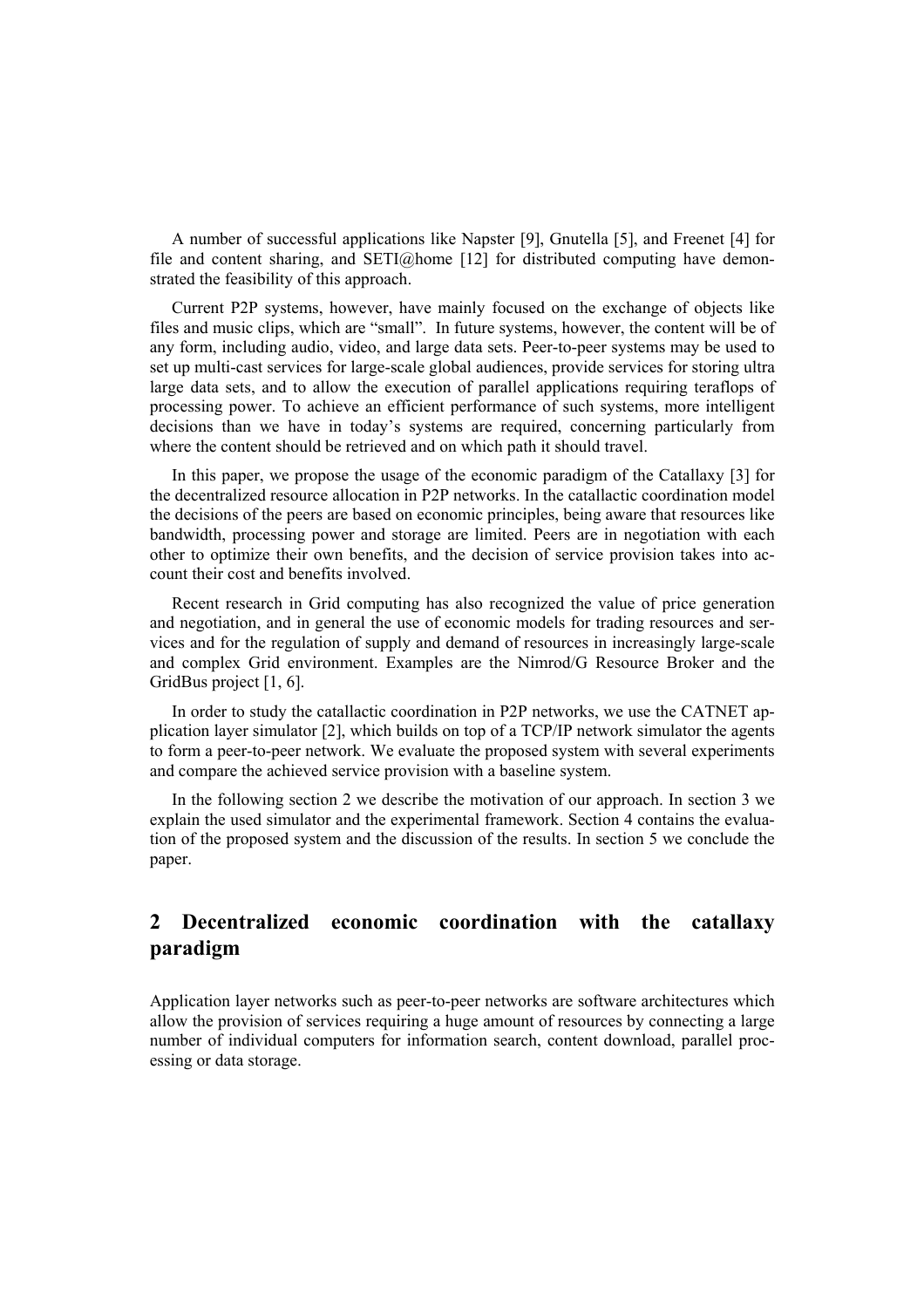In order to keep such a network operational, service control and resource allocation mechanisms are required. Performing such task with a centralized coordinator, however, has several difficulties.

A first requirement for the central coordination instance to work correctly is that the environment does not change between the beginning and end of the control and assignment process. Peer to peer networks, however, are very dynamic and fast changing systems. Service demands and node connectivity changes are very frequent. New different services are created and composed continuously. A continuously updating mechanism would be needed to reflect the changes in the environment.

A second difficulty of a centralized coordinator is that it should have global knowledge about the state of the system. However, as the diameter of the network grows, this approach may lead to long latencies for obtaining updates about the nodes at the edge of the network.

These drawbacks motivate the evaluation of a decentralized coordination concept, which is able to allocate services and resources without having a dedicated and centralized coordinator instance.

The catallaxy coordination approach [3, 7] is a coordination mechanism for information systems consisting of autonomous network elements, which is based on constant negotiation and price signaling. Autonomous agents are able to adapt their heuristic strategies using machine learning mechanisms. This constant revision of prices leads to an evolution of the agent strategies, a stabilization of prices throughout the system and self-regulating coordination patterns [3]. The resulting patterns are comparable to those witnessed in human market negotiation experiments [10].

### **3 Experimental framework**

#### **3.1 The simulator for P2P networks**

In order to evaluate the behavior of a P2P system with the catallactic coordination mechanism, we have used the CATNET network simulator [2]. CATNET is a simulator for an application layer network (ALN), which allows creating different types of agents to form a network. This simulator is implemented on top of the JavaSim network simulator [8]. JavaSim simulates a general TCP/IP network and provides substantial support for simulating real network topologies and application layer services, i.e. data and control messages among application network instances.

We have implemented two main control mechanisms for the network coordination: the baseline and the catallactic control mechanism. The baseline mechanism computes the service/resource allocation decision in a centralized instance. In the catallactic mechanism,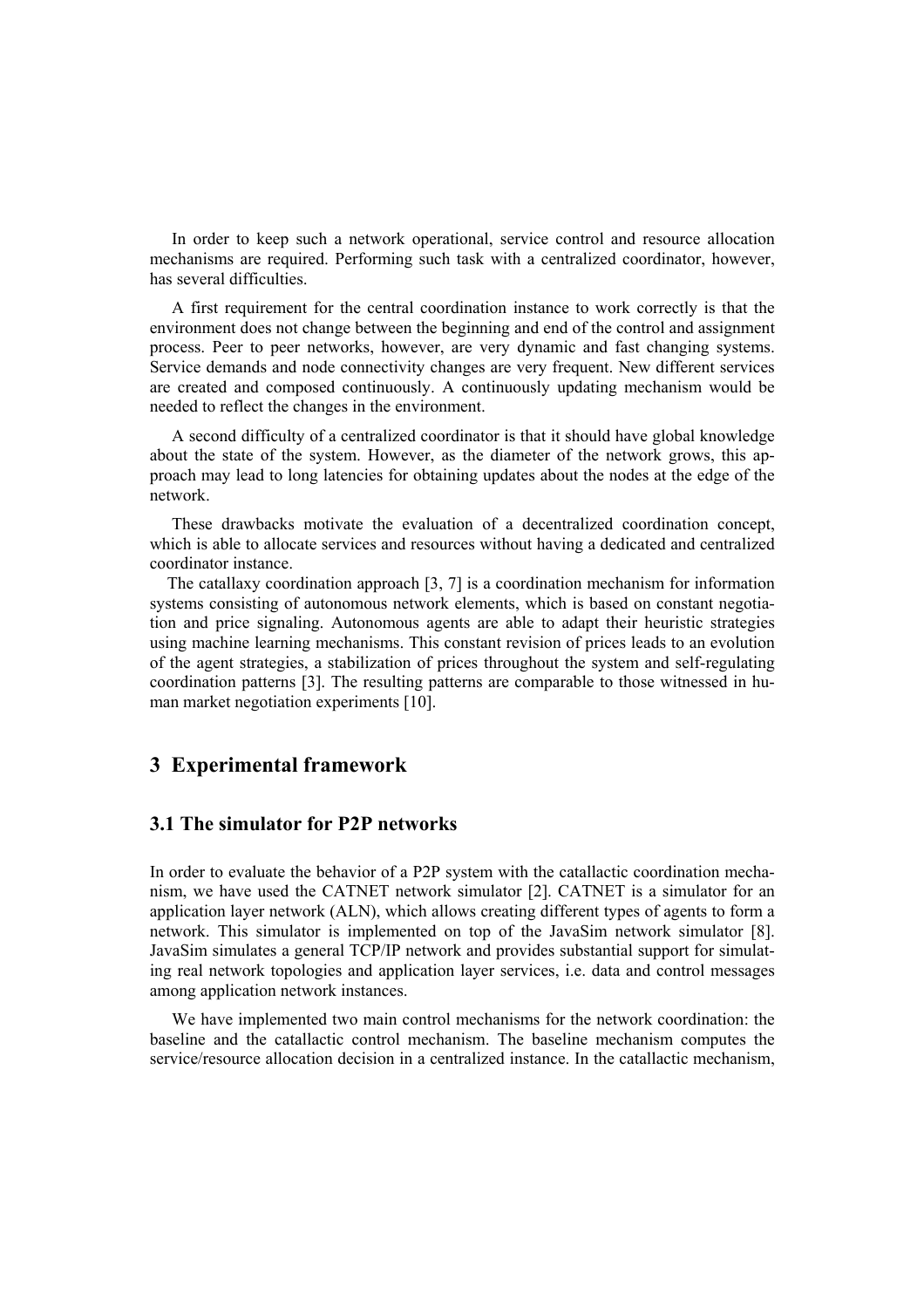autonomous agents take their decisions in a decentralized way, having only local information about the environment. Each agent disposes of a strategy to take decisions, which targets to increase the agent's own benefit.

In the simulations, we consider a service as the functionality, which is exchanged among the peers in the network. The concept of service is the following:

Service: a service encapsulates a general function performed in the P2P network. A service is the provision of a resource such as computing power, data storage, content, or bandwidth. The service provision includes the search for a resource and its reservation for availability.

The functions, or "personalities", a peer can assume in the CATNET simulator, are one of the following three types:

- **Client:** A peer may act as a client or consumer of a service. As such it needs to access the service, use it for a defined time period, and then continues with its own program sequence.
- **Resource:** A peer, which is the owner of a required functionality. This functionality, for instance, may represent content, storage or processing power. The functionality, which is required by the clients or consuming peers, is encapsulated in a service.
- **ServiceCopy:** A peer acting as a ServiceCopy offers a service as an intermediary; however it is not the owner of the components to provide the service. It must cooperate with the Resource to be able to provide the service. ServiceCopies offer the service to requesting Clients.

#### **3.2 Money and message flow**

In the simulator, the network activity is characterized by a continuous exchange of control messages and service provision. Different control messages in the two coordination mechanisms are used to accomplish the negotiation between peers.

In Figure 1 we show the money and message flow used in the catallactic coordinated system. The requests from clients are broadcasted and forwarded to the ServiceCopies. Compared with the flooded requests model used in Gnutella [11], however, the numbers of hops a request can be forwarded in the simulator is limited. ServiceCopies initiate negotiations with the Resources they know to provide the service. Upon successful negotiations the ServiceCopies offer the service to the Client. If the Client accepts, then the Service-Copy provides the service by means of a Resource.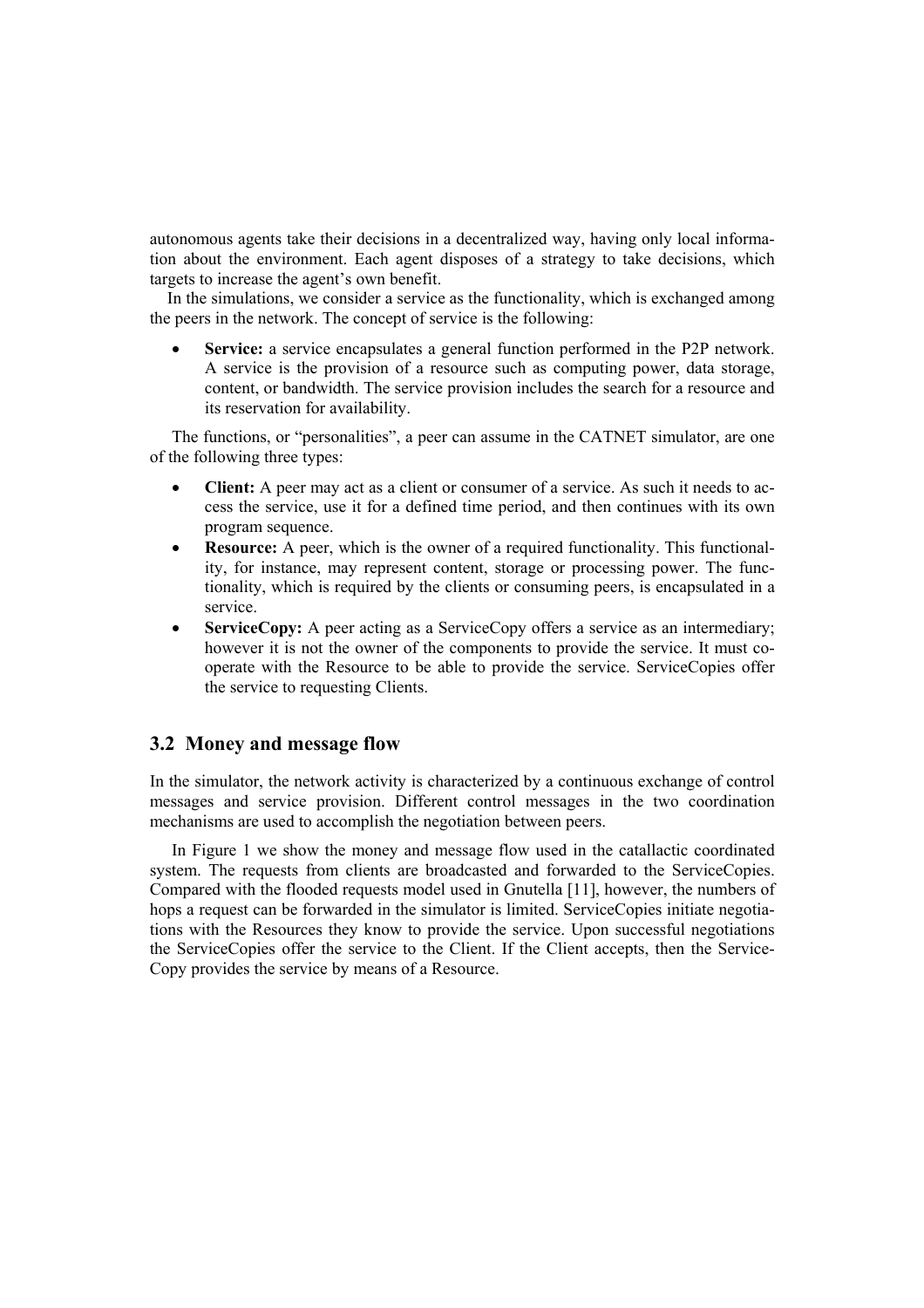



Figure 2: Money and message flows: Baseline approach

In the centralized baseline system (Figure 2), the MasterServiceCopy (MSC) receives the Client requests with additional information through the Resource/ServiceCopy pairs. Taking into account the distance and availability, it selects a Resource/ServiceCopy pair and sends back an accept/reject message to the Client. The Resource allocates the required resource units and the ServiceCopy provides the service to the Client.

#### **4 Experimental evaluation**

#### **4.1 Experimental setup**

With experiments we wish to measure if a P2P network coordinated by the catallaxy paradigm is able to successfully provide service to requesting clients. A second goal is to compare qualitatively the obtained results with the centrally coordinated baseline system.

In our experiments we explore as design space of the system the node density and node dynamics of the network (Figure 3). First, we simulate the P2P network with different densities of the service and resource providing agents in a high dynamics environment (Figure 1, experiments 1A-C). Then, we simulate the high node density network in environments with different values of the dynamics (Figure 3, experiments 2A-C).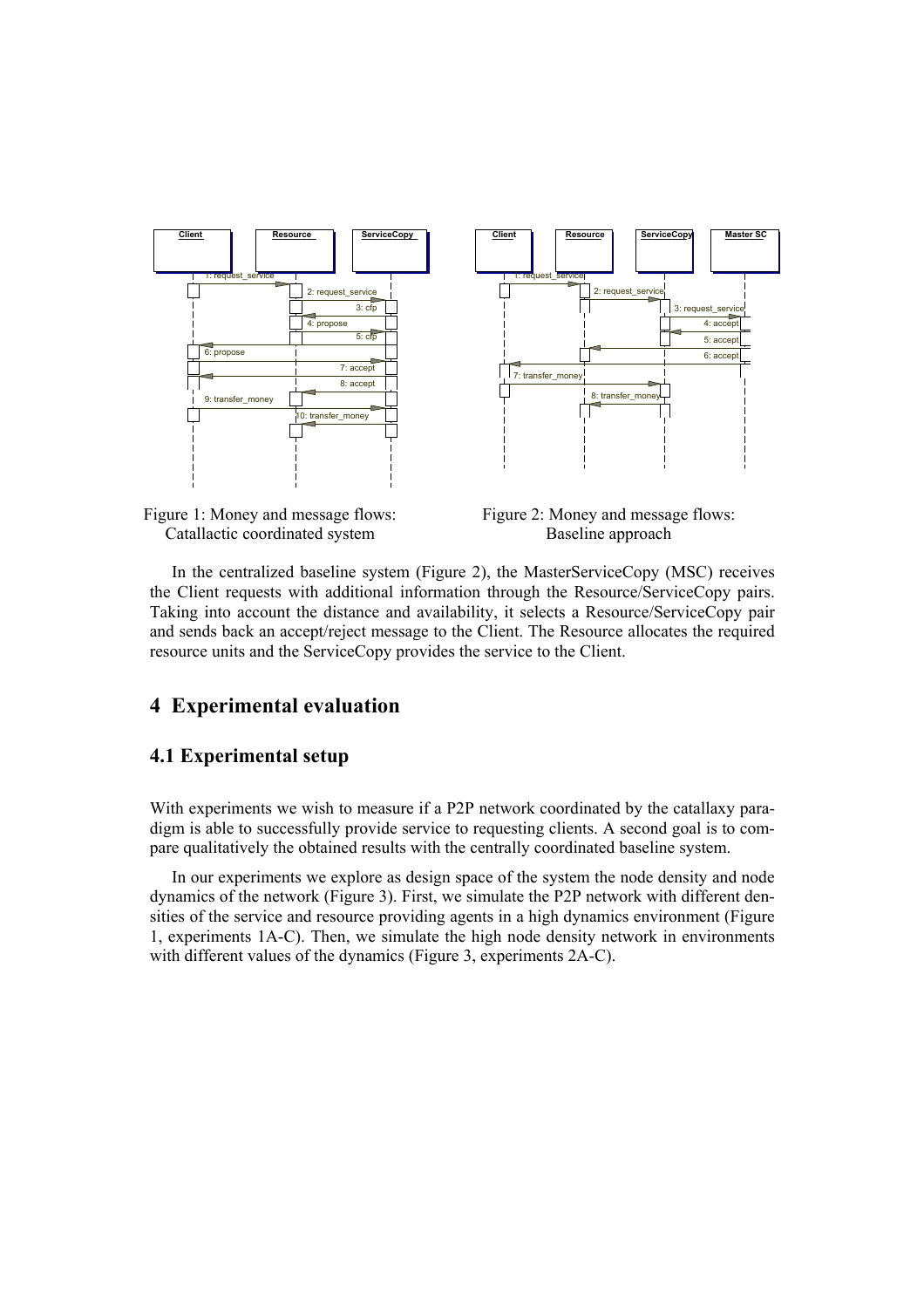

Figure 3: Design space of the system evaluated experimentally. Experiments 1A-C: node density. Experiments 2A-C: node dynamics

In the simulations the input is a trace of client demands with requests for service. The service request specifies the amount of service, a price, and its duration. Additional parameters such as a service identifier could be introduced, but are not used in this study. In all experiments the same demand trace is used.

The physical network topology used in the experiments is organized in three levels of pentagons with leaves on the outer level, such as shown in Figure 4. Although other specific or random topologies of the nodes could be used as well, we applied this topology since it facilitates controlled experiments.

On the top of the physical network an application layer network is build. On each node of the network, peers can be instantiated. Peers are instantiated having one of the previously described types of personalities, which can be a Client, ServiceCopy or Resource agent. Depending on the particular experiment, a node may contain several agents or no agent at all. In the second case, the node acts as a router.



Figure 4: Example of the network topology used in the experiments.  $N = 100$  nodes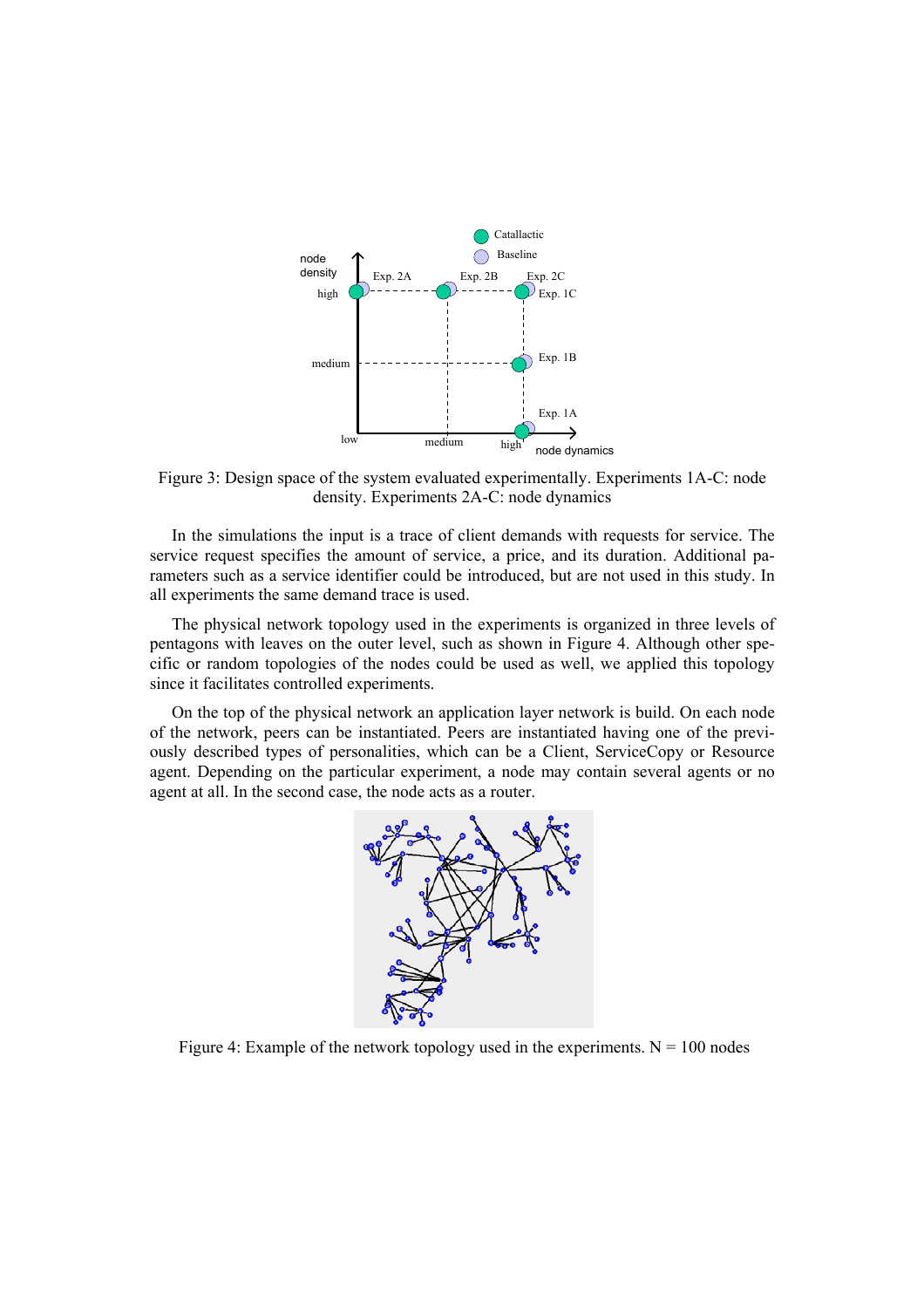The relation of the experimental configuration to real world P2P systems is the following: A high value for the dynamics is interpreted to reflect the high level of connection and disconnection in P2P networks. A high level of node density represents the large number of machines with limited capability as found in P2P networks. In the simulations with high node density, we reduce the capacity of the Resource agents, in order to represent small machines at the edge of the network. In the low node density scenario, on the other hand, the capacity of the SC is increased such that the total amount of service available by the network is equal over all experiments.

In Table 1, the configuration of the experiments is detailed.

|             | - 500 service request generated randomly by 75 clients over a |
|-------------|---------------------------------------------------------------|
| Input       |                                                               |
| trace       | time interval of 100 s.                                       |
|             | - each request is for 2 service units.                        |
|             | - each service has a duration of 5 s.                         |
| <b>Node</b> | - 106 physical nodes.                                         |
| topology    |                                                               |
| <b>Node</b> | - 75 clients on the leaves of the physical network.           |
| density     | - different density of Resource and ServiceCopy agents.       |
|             | Each Resource has one ServiceCopy associated.                 |
|             | Exp 1A: low node density: 5 Resources with capacity 60.       |
|             | Exp 1B: medium node density: 25 Resources with capacity 12.   |
|             | Exp 1C: high node density: 75 Resources with capacity 4.      |
| <b>Node</b> | Dynamic behavior:                                             |
| dynamics    | Exp 2A: 100% of the ServiceCopies are connected. SC do not    |
|             | change its state (static network).                            |
|             | Exp 2B: On average 85% of the ServiceCopies are connected.    |
|             | Each 200 ms every ServiceCopy can change its state (con-      |
|             | nected/disconnected) with a probability of 0.05.              |
|             | Exp 2C: On average 70% of the ServiceCopies are connected.    |
|             | Each 200 ms every ServiceCopy can change its state (con-      |
|             | nected/disconnected) with a probability of 0.1.               |
|             |                                                               |

Table 1: Description of the experiments

The main parameters we are interested to measure are the number of client requests the network is able to provide a service for in the different scenarios. The scenario we are particularly interested in is the one with high node dynamics and high node density, as this configuration can be related to the conditions found in P2P networks.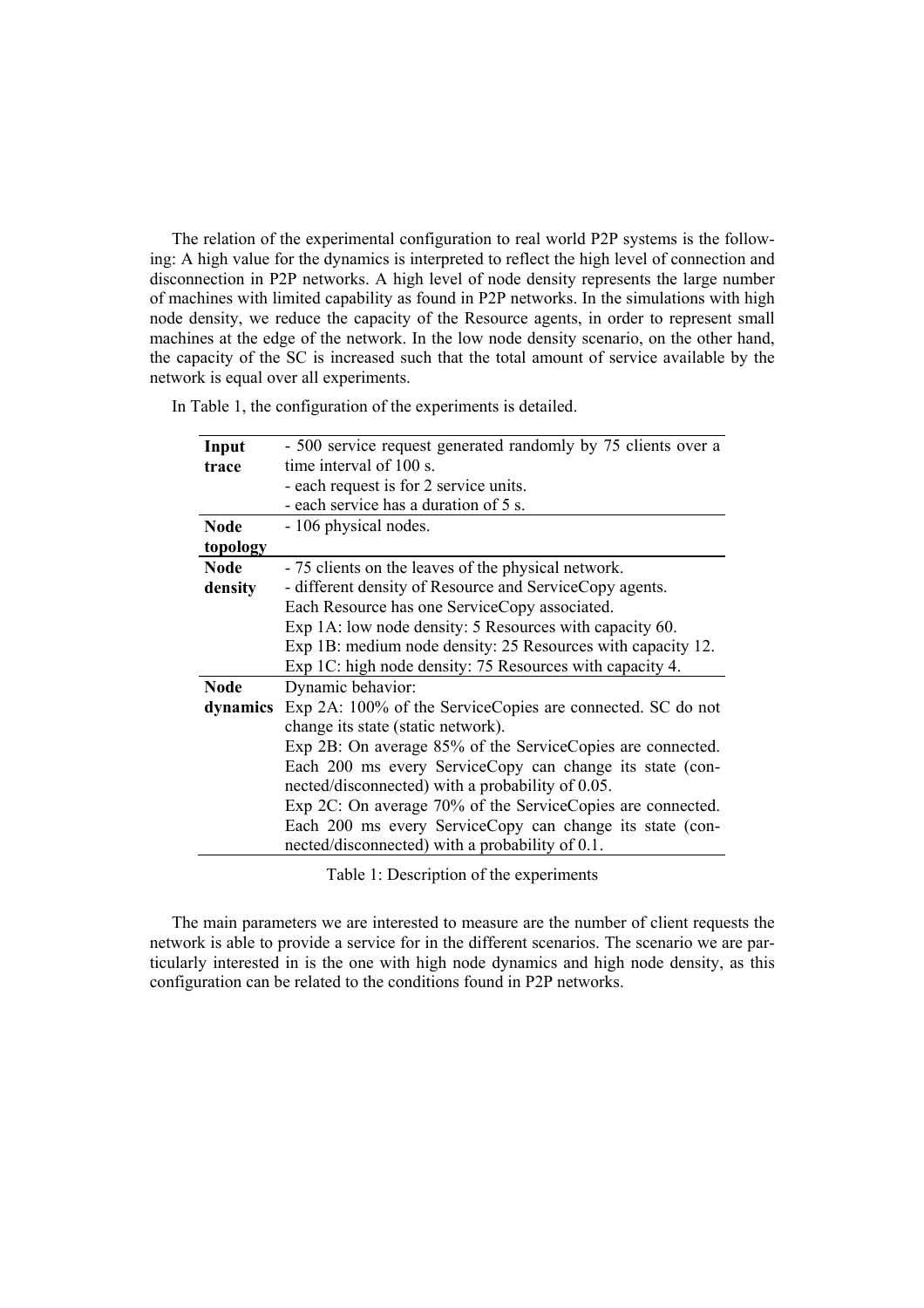#### **4.2 Experimental results**

In Figure 5 the service provision rate of a network with different node density in a highly dynamic environment is shown (experiments 1A-C). It can be observed that the network using catallactic coordination achieves a slightly higher service provision rates than the baseline system.



Figure 5: Service provision in % in a highly dynamic network environment with different node density.  $CA =$  catallactic coordinated system.  $BL =$  baseline system.

In Figure 6 the time needed to establish the service provision is shown (experiments 1A−C). It can be seen that the catallactic coordination takes more time in establishing a service. One of the reasons for this is the higher number of messages exchanged in the negotiation protocol.



Figure 6: Service provision time in ms in a highly dynamic network environment with different node density.  $CA =$  catallactic coordinated system.  $BL =$  baseline system.

In Figure 7 the service provision rate of a network with high node density in different dynamic environment is shown (experiments 2A-C). It can be observed that both systems obtain high service provision rates. The service provision rate of the catallactic system is fairly constant, while the rate of the baseline approach reduces with the increase of the dynamics in the network.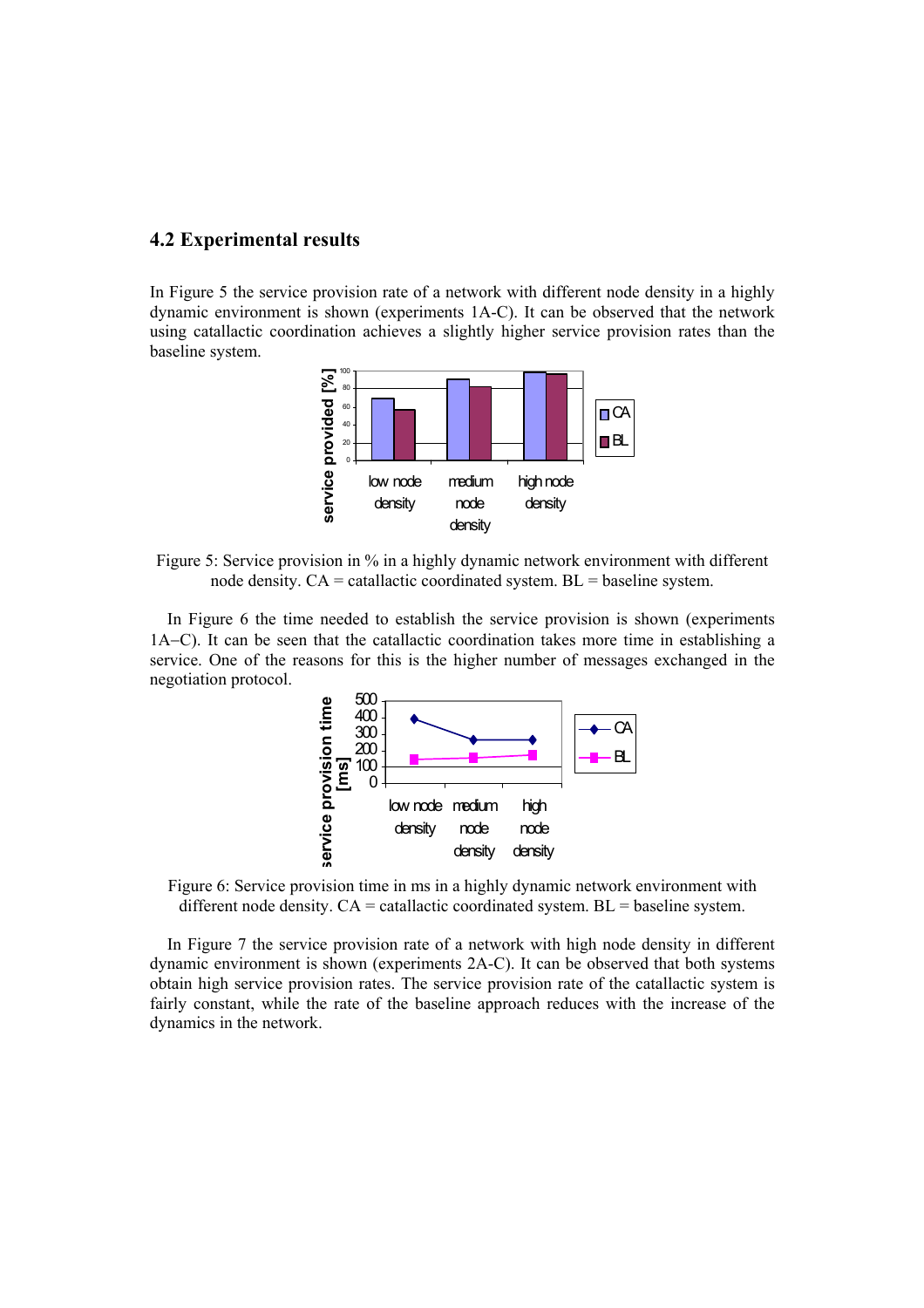

Figure 7: Service provision in % in a high node density environment with different dynamics.  $CA =$  catallactic coordinated system.  $BL =$  baseline system.

In Figure 8 the time needed to establish the service provision for the experiments 2A-C is shown. It can be seen that the time to establish a service is again lower in the baseline system. In both systems, this parameter is not affected by the different node dynamics.



Figure 8: Service provision time in ms in a high node density environment with different dynamics.  $CA =$  catallactic coordinated system.  $BL =$  baseline system.

#### **4.3 Discussion**

We have simulated P2P networks with two control mechanisms under different node densities and node dynamics, while maintaining fixed other parameters of the design space of the system. Considering the achieved service provision rate, our experimental results indicate that service provision in networks with many small nodes in a highly dynamics environment could be coordinated successfully by the catallaxy paradigm.

We interpret the obtained results as performance tendencies, as particular implementation details will influence on the quantitative assessment. A higher value for the time to update the information in the baseline approach being operated centrally, for instance, would decrease its performance when the network dynamics grows.

Exploring additional parameters of the system has certainly the potential to provide more insight in the behavior of such a complex system. However, this exploration may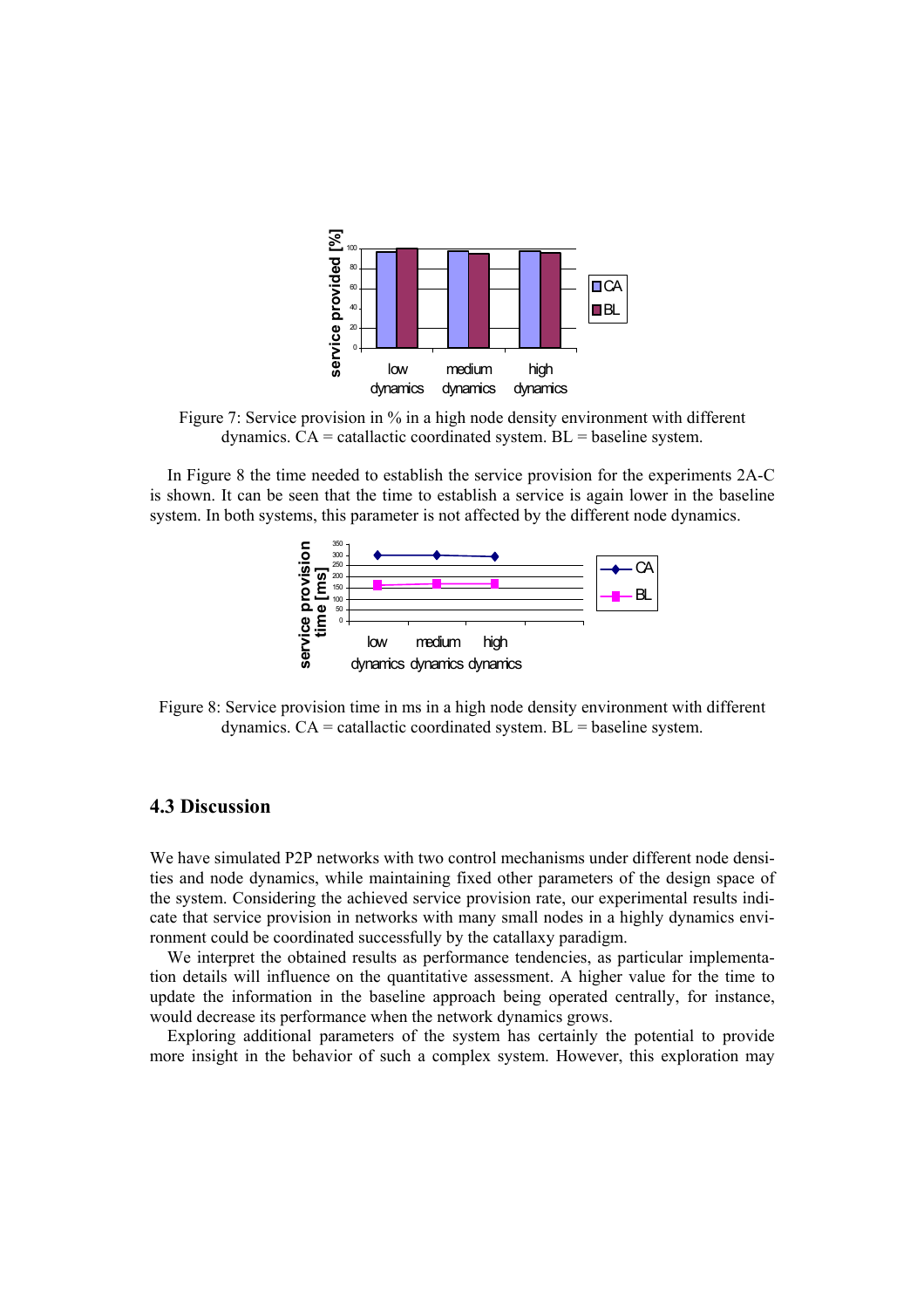finally lead to a n-dimensional search in the design space of the system. Currently, we examine the influence of other parameters on the performance tendencies discovered so far. We study, for instance, whether the behavior is influenced by the demand trace and how scale affects the observed performance of the system.

### **5 Conclusions**

We have first indicated the need for an intelligent decision mechanism for service provision in future P2P networks, which shall cost-consciously decide from where the content should be retrieved and on which path it should travel. Such mechanism should only achieve the functionality, but also reduce the overall cost to provide this functionality.

We have proposed the catallactic coordination as a decentralized economic approach for resource allocation in P2P networks. In this approach, the decisions of the peers are based on economic principles, being aware that resources like bandwidth, processing power and storage are limited. Autonomous peers negotiate with each other for service provision in order to optimize their own benefits.

With simulations we have investigated if service provision in P2P networks can be successfully achieved by the catallactic coordination approach. We compared the obtained results with a baseline approach, which is characterized by a centralized decision taking entity. We observed in the experiments that the service provision in the catallactic coordination is rather independent of the dynamics of the network. The service provision capability of the baseline approach appears to be sensitive to the dynamics, reducing its performance in highly dynamic environments. One of the drawbacks of the catallactic approach is the time needed to establish a service provision, which is high due to the negotiation protocol carried out by agents. This drawback, however, may be compensated by the benefits of a higher service provision rate.

The experimental results indicate that the catallactic coordination achieved successfully the service provision in application layer networks, which is built of a large number of participants with low capacity operating in a highly dynamic environment.

## **References**

- [1] R. Buyya, D. Abramson, and J. Giddy, "A Case for Economy Grid Architecture for Service-Oriented Grid Computing". Proc. 10th IEEE International Heterogeneous Computing Workshop (HCW 2001). San Francisco, 2001.
- [2] CatNet project. "CATNET". http://research.ac.upc.es/catnet, 2003.